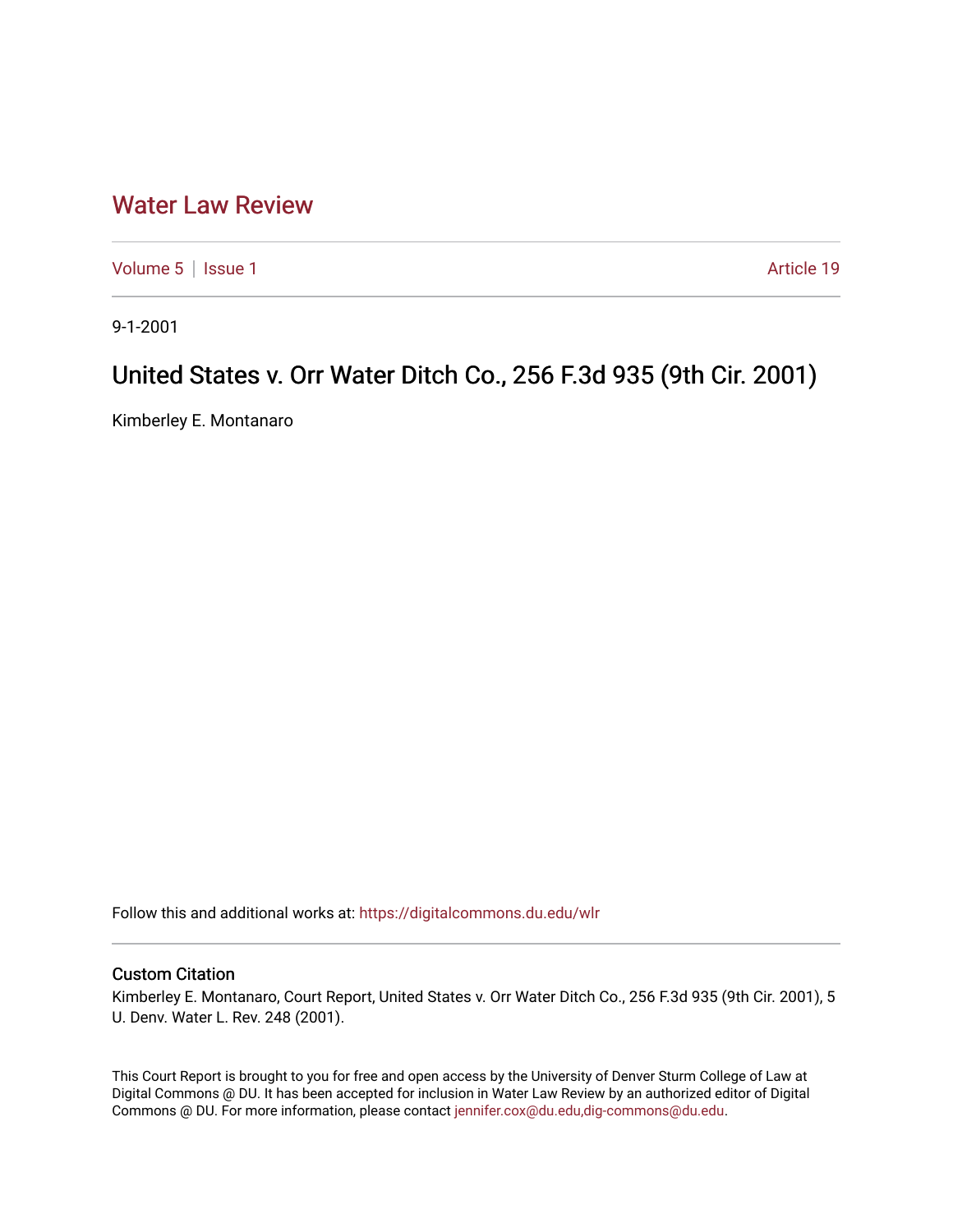erred by refusing to apply OPA to inland areas. Since Congress used the same language in both OPA and the Clean Water Act, the Rices believed the scope of both scts should be similar. Thus, OPA should apply to discharges into "waters of the United States," regardless of the distance of those waters from an ocean or similar body of water. The Rices also maintained the district court improperly excluded groundwater from "waters of the United States." They claimed that Congress, through OPA, intended to regulate all waters that could affect interstate commerce. Accordingly, the Rices argued that OPA should impose liability on facilities that discharge oil and related wastes into any body of water, including groundwater, that affects interstate commerce. The Rices contended that under the proper interpretation of "navigable waters," they had a viable OPA claim since Harken's discharges of oil affected surface water and groundwater under the Ranch.

The Fifth Circuit stated OPA would have provided the Rices with a remedy if they could have demonstrated that Harken discharged oil into a navigable body of water or water adjacent to an open body of navigable water. Nothing, however, in the record linked Big Creek or any of the other creeks on the ranch to navigable water as to qualify for protection under OPA. No evidence existed of any oil discharge directly into Big Creek or any other intermittent creek containing above ground water. Rather, the facts demonstrated Harken's various discharges of oil were all onto dry land, some of which, over time, may have seeped into groundwater and into Big Creek or another creek. The court held a generalized assertion that gradual, natural seepage from contaminated groundwater that will eventually affect covered surface waters did not establish liability under OPA. Accordingly, the Rices had no cause of action under OPA for discharges of oil that contaminated only the groundwater under the Ranch, and the court deemed summary judgment appropriate.

*Kevin R. Rohnstock*

## NINTH **CIRCUIT**

United States v. **Orr Water Ditch Co., 256 F.3d 935 (9th Cir. 2001)** (holding water rights can either be forfeited through five successive years of nonuse, commencing with initiation of appropriation, or abandoned due to proof of actual intent via indirect and circumstantial evidence).

The town of Fernley ("Fernley") applied to the Nevada State Engineer ("Engineer") to change the manner and place of use of rights to roughly 280 acre-feet of water from the federal Newlands Reclamation Project ("Project"). The Pyramid Lake Paiute Tribe of Indians ("Tribe") and the federal government opposed the proposed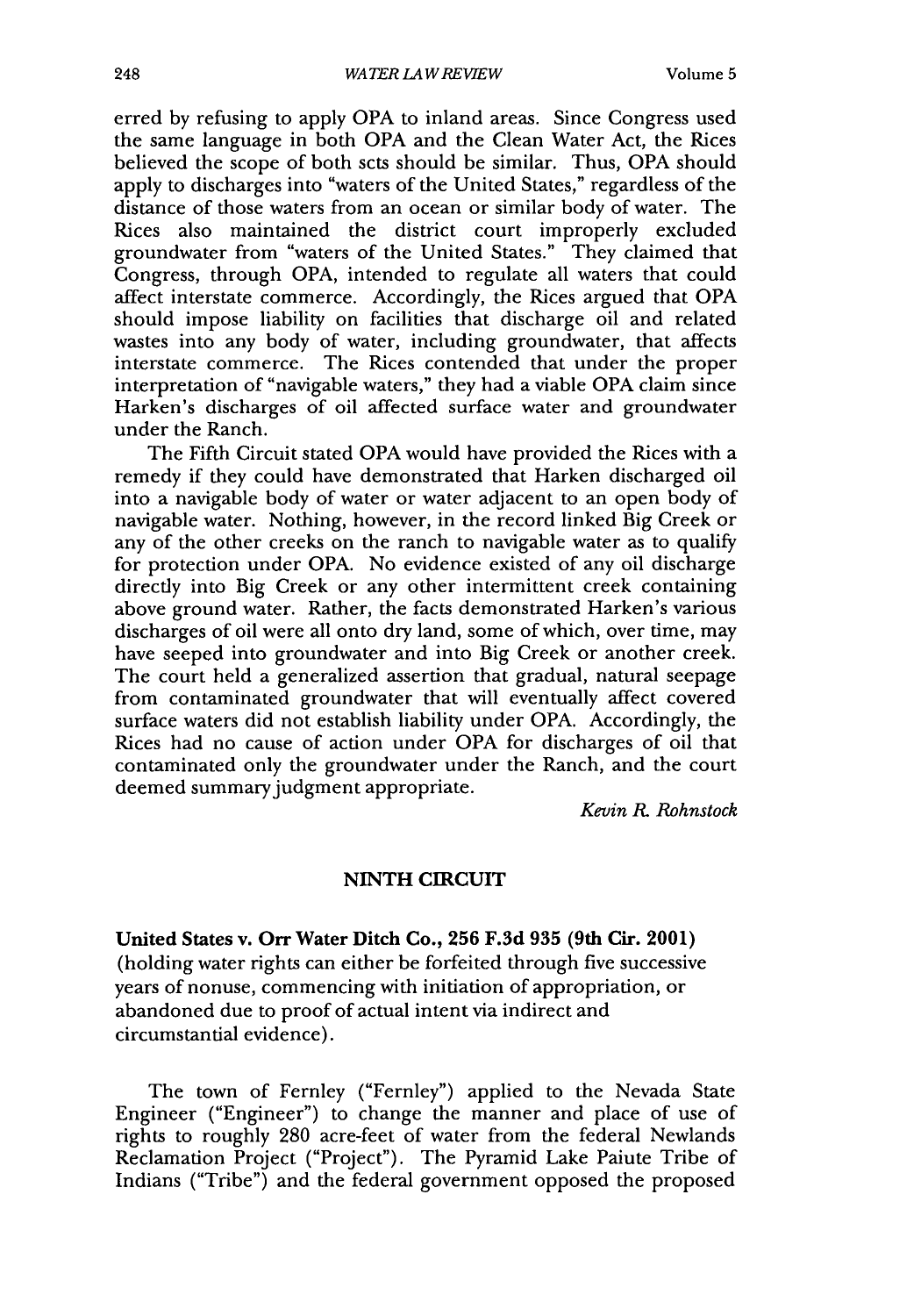transfers, contending Fernley had forfeited or abandoned the water rights at issue. The district court, affirming the decision of the Engineer, held none of the water rights had been forfeited or abandoned. The Ninth Circuit, however, reversed and remanded for further proceedings.

The Project diverts the flow of the Truckee and Carson Rivers to supply the needs of water users in Nevada. The federal government operates the Project, but individual landowners hold water rights in the Project pursuant to contracts between the land-owners and the Department of the Interior. The nature and extent of those water rights are determined, in large part, by Nevada state law.

Fernley sought to satisfy its growing water needs by acquiring water rights from the Project. Thus, Fernley filed an application with the Engineer to change the manner and place of use of twenty-six separate water use permits it had acquired. The Tribe resides on a half-million acre reservation surrounding Pyramid Lake, which is dependent on the flow of the Truckee River. Thus, the Tribe's economy, culture, and heritage are linked to the size of the flow of the Truckee River and to the health of Pyramid Lake. As such, the Tribe and the federal government filed opposition to Fernley's application, contending the water rights sought were either forfeited or abandoned.

The Engineer approved the transfer of all but a few of the water rights at issue, maintaining Fernley was the bona fide owner of the water rights, and the town paid the operation and maintenance fees for those rights. Furthermore, the Engineer ruled all of the water rights at issue were exempt from forfeiture, rejecting the argument the non-forfeited water rights were abandoned.

Water rights can be lost either through forfeiture or abandonment, with both established via a "clear and convincing evidence" standard. In most cases, it is easier to establish forfeiture than abandonment because forfeiture requires only a showing of five successive years of non-use. However, forfeiture does not apply to water rights vested prior to, or for which appropriations were initiated before 1913. The Tribe and the federal government argued some of the water rights in question were subject to forfeiture while Fernley claimed none of the water rights were subject to forfeiture. The Ninth Circuit held the Engineer erred in concluding all water rights were initiated when land for the Project was withdrawn from public entry by the federal government in 1902. Further, the court held the district court made the same error when, in affirming the Engineer, it concluded that because each individual Project water right has a priority date of July 2, 1902, it was therefore initiated on that same date. Thus, the Engineer was to determine "when the individual landowner took the 'first steps' to appropriate the water appurtenant to his land, and not [to] rely on the 1902 priority date." Failure to do so is deemed an abuse of discretion.

If a water right is exempted from forfeiture, it may be lost only through abandonment. Abandonment is the "relinquishment of the right by the owner with the intention to forsake and desert it." Thus,